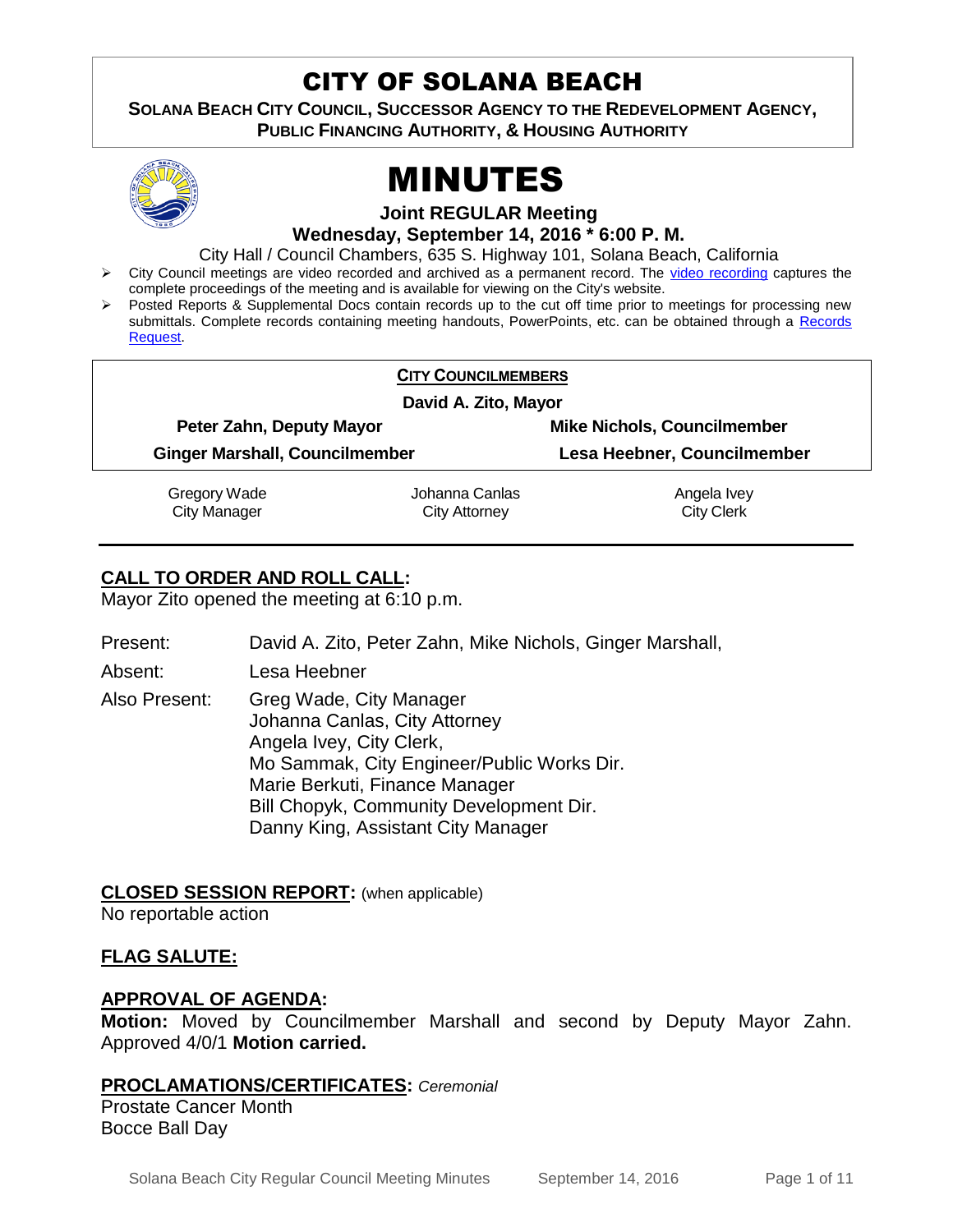**PRESENTATIONS:** Ceremonial items that do not contain in-depth discussion and no action/direction. Champions for Health – Sunset 5K Run

## **ORAL COMMUNICATIONS:**

This portion of the agenda provides an opportunity for members of the public to address the City Council on items relating to City business and not appearing on today's agenda by submitting a speaker slip (located on the back table) to the City Clerk. Comments relating to items on this evening's agenda are taken at the time the items are heard. Pursuant to the Brown Act, no action shall be taken by the City Council on public comment items. Council may refer items to the City Manager for placement on a future agenda. The maximum time allotted for each presentation is THREE MINUTES (SBMC 2.04.190). Please be aware of the timer light on the Council Dais.

Torgen and Enzo Johnson stated that they were concerned about leaf blowers, that a Solana Beach ordinance allowed for 2 stroke leaf blowers to be used in the City, that he had small children and an ill father who was 88 with 3 lung infections, even though he lived a healthy lifestyle. He stated that his father's lung infections had the same fungus and spores found in soil that he believed that was related to the consequence of leaf blowers that surrounded them since their move to Solana Beach. He said that treatments for Aspergillums, and other micro-bacteria, were long term antibiotic treatments which could throw off the bodily system, that the leaf blowers were among the worst in Solana Beach, Santa Monica had banned all leaf blowers and that maybe Solana Beach should ban them as well, and asked Council to reconsider the ordinance or begin discussions about the topic.

Mayor Zito said that he had a resident approach him a few months back because they were bothered by the leaf blowers being used to clean the stairs at a public beach and that the City switched to using brooms to clean those stairs.

Adaline Woodard introduced herself as the new public affairs manager for SDG&E in Solana Beach and offered her assistance to the City and the public.

David Cain said that the Del Sol Lions received funds and grants from the City in that past, that SDG&E gave them \$5,000 which went back to the community, that they had been around for 6 years and raised over \$85,000 and gave back \$75,000 to the community. He showed a bundle of zip ties (picture on file) and said that he had collected them individually in the distillery parking lot as an example of the type of trash that gets left behind. He announced that those attending KAABOO could use confirmation code Del-Sol Lions when purchasing tickets which would make a contribution 20% of the proceeds to their organizations.

# **COUNCIL COMMUNITY ANNOUNCEMENTS / COMMENTARY:**

*An opportunity for City Council to make brief announcements or report on their activities. These items are not agendized for official City business with no action or substantive discussion.*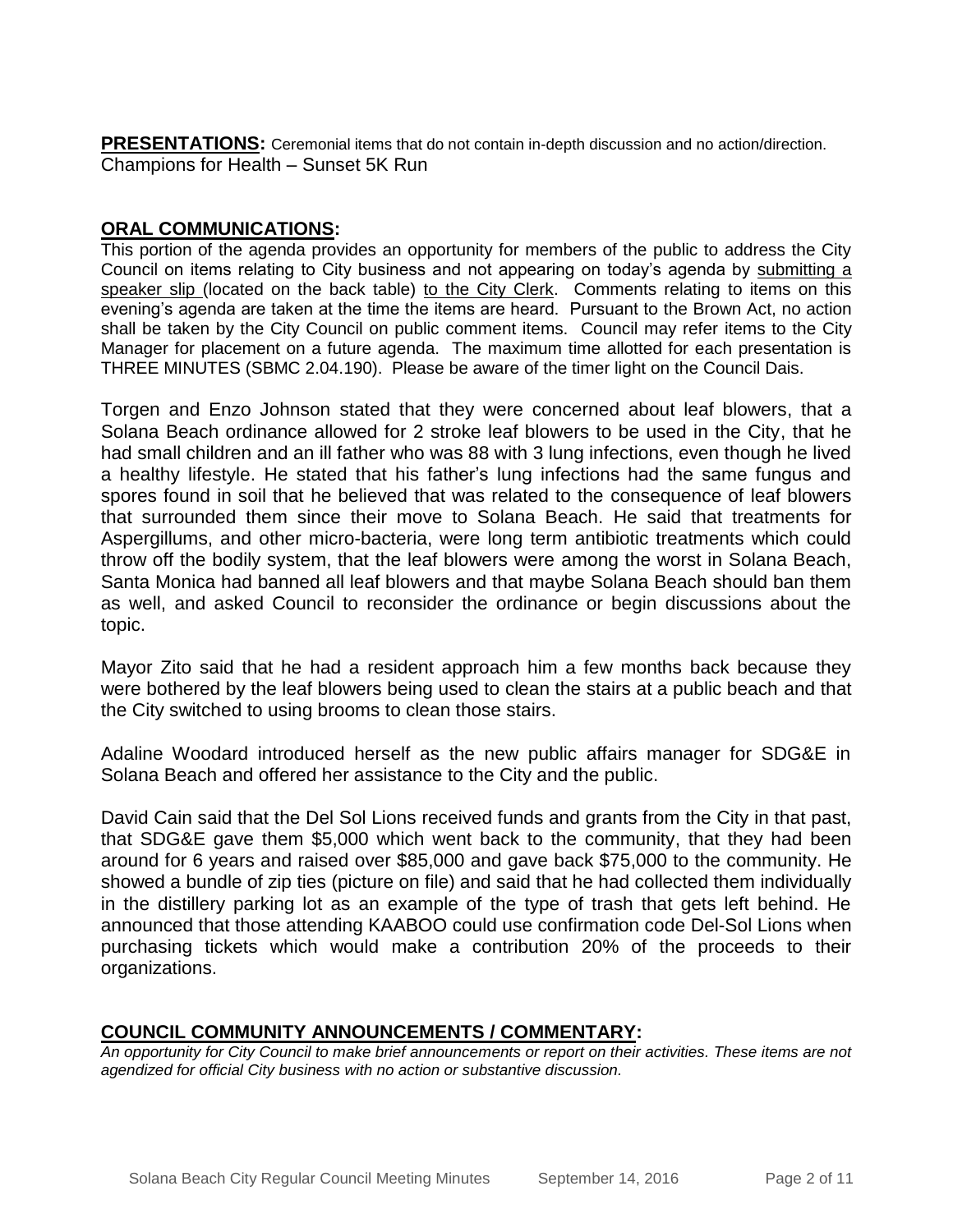# **A. CONSENT CALENDAR:** (Action Items) (A.1. - A.7.)

Items listed on the Consent Calendar are to be acted in a single action of the City Council unless pulled for discussion. Any member of the public may address the City Council on an item of concern by submitting to the City Clerk a speaker slip (located on the back table) before the Consent Calendar is addressed. Those items removed from the Consent Calendar by a member of the Council will be trailed to the end of the agenda, while Consent Calendar items removed by the public will be discussed immediately after approval of the Consent Calendar.

# **A.1. Minutes of the City Council.**

Recommendation: That the City Council

1. Approve the Minutes of the City Council Meetings held October 14, 2015 and July 13, 2016.

Approved Minutes [http://www.ci.solana-beach.ca.us/index.asp?SEC=F0F1200D-21C6-4A88-8AE1-0BC07C1A81A7&Type=B\\_BASIC](http://www.ci.solana-beach.ca.us/index.asp?SEC=F0F1200D-21C6-4A88-8AE1-0BC07C1A81A7&Type=B_BASIC) **Motion:** Moved by Councilmember Marshall and second by Councilmember Nichols. Approved 4/0/1 **Motion carried.**

# **A.2. Register Of Demands.** (File 0300-30)

Recommendation: That the City Council

1. Ratify the list of demands for August 6, 2016 through August 26, 2016.

## [Item A.2. Report \(click here\)](https://solanabeach.govoffice3.com/vertical/Sites/%7B840804C2-F869-4904-9AE3-720581350CE7%7D/uploads/Item_A.2._Report_(click_here)_09-14-16.PDF)

*Posted Reports & Supplemental Docs contain records up to the cut off time, prior to the start of the meeting, for processing new submittals. The final official record containing handouts, PowerPoints, etc. can be obtained through a Records Request to the City Clerk's Office.* **Motion:** Moved by Councilmember Marshall and second by Councilmember Nichols. Approved 4/0/1 **Motion carried.**

# **A.3. General Fund Adopted Budget for Fiscal Year 2016-2017 Changes.** (File 0330-30)

Recommendation: That the City Council

1. Receive the report listing changes made to the Fiscal Year 2016-2017 General Fund Adopted Budget.

# [Item A.3. Report \(click here\)](https://solanabeach.govoffice3.com/vertical/Sites/%7B840804C2-F869-4904-9AE3-720581350CE7%7D/uploads/Item_A.3._Report_(click_here)_09-14-16.PDF)

*Posted Reports & Supplemental Docs contain records up to the cut off time, prior to the start of the meeting, for processing new submittals. The final official record containing handouts, PowerPoints, etc. can be obtained through a Records Request to the City Clerk's Office.* **Motion:** Moved by Councilmember Marshall and second by Councilmember Nichols. Approved 4/0/1 **Motion carried.**

# **A.4. California Statewide Communities Development Authority (CSCDA) Open PACE Program.** (File 0220-30)

Recommendation: That the City Council

- 1. Adopt **Resolution 2016-114** authorizing the City's participation in CSCDA Open Property Assessed Clean Energy (PACE) Program:
	- a. Consenting to the inclusion of properties within the territory of the City in CSCDA Open PACE Programs, and
	- b. Authorizing the California Statewide Communities Development Authority to accept applications from property owners, conduct contractual assessment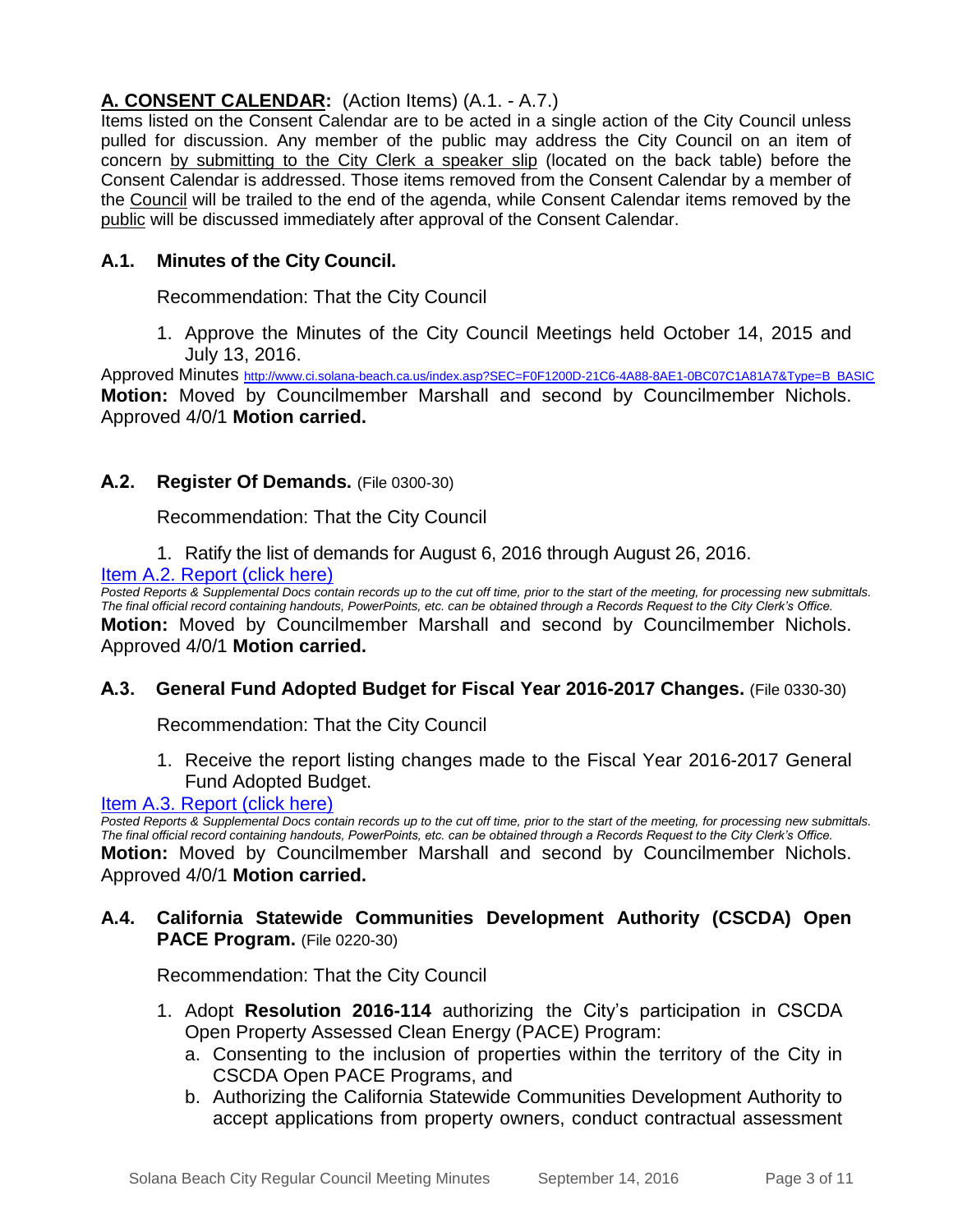proceedings and levy contractual assessments within the territory of the City, and

c. Authorizing the Mayor or City Manager, or designee thereof, to execute all documents and take any actions necessary and appropriate to carry out the intent of this resolution.

#### [Item A.4. Report \(click here\)](https://solanabeach.govoffice3.com/vertical/Sites/%7B840804C2-F869-4904-9AE3-720581350CE7%7D/uploads/Item_A.4._Report_(click_here)_09-14-16.PDF)

*Posted Reports & Supplemental Docs contain records up to the cut off time, prior to the start of the meeting, for processing new submittals. The final official record containing handouts, PowerPoints, etc. can be obtained through a Records Request to the City Clerk's Office.* **Motion:** Moved by Councilmember Marshall and second by Councilmember Nichols. Approved 4/0/1 **Motion carried.**

**A.5. Audio / Visual Services.** (File 0190-20)

Recommendation: That the City Council

1. Adopt **Resolution 2016-110** authorizing the City Manager to amend the PSA with Western Audio Visual for maintenance and upgrading of the City's video systems in an amount totaling \$41,000.

Item A.5. [Report \(click here\)](https://solanabeach.govoffice3.com/vertical/Sites/%7B840804C2-F869-4904-9AE3-720581350CE7%7D/uploads/Item_A.5._Report_(click_here)_09-14-16.PDF)

*Posted Reports & Supplemental Docs contain records up to the cut off time, prior to the start of the meeting, for processing new submittals. The final official record containing handouts, PowerPoints, etc. can be obtained through a Records Request to the City Clerk's Office.* **Motion:** Moved by Councilmember Marshall and second by Councilmember Nichols. Approved 4/0/1 **Motion carried.**

#### **A.6. 2016 Sewer Pipeline Repairs Change Order No. 1.** (File 1040-36)

Recommendation: That the City Council

#### 1. Adopt **Resolution 2016-119**:

- a. Approving a contract change order with Sancon Technologies, in the amount of \$90,966, for the 2016 Sewer Pipeline Repairs, Bid 2016-04.
- b. Approving an additional \$20,000 to the contingency beyond the amount needed to fund Change Order No. 1 in order to cover any further potential additions or unforeseen conditions.

[Item A.6. Report \(click here\)](https://solanabeach.govoffice3.com/vertical/Sites/%7B840804C2-F869-4904-9AE3-720581350CE7%7D/uploads/Item_A.6._Report_(click_here)_09-14-16.PDF)

*Posted Reports & Supplemental Docs contain records up to the cut off time, prior to the start of the meeting, for processing new submittals. The final official record containing handouts, PowerPoints, etc. can be obtained through a Records Request to the City Clerk's Office.* **Motion:** Moved by Councilmember Marshall and second by Councilmember Nichols. Approved 4/0/1 **Motion carried.**

# **A.7. City Manager Employee Contract.** (File 0560-30)

Recommendation: That the City Council

1. Adopt **Resolution 2016-118** authorizing the Mayor to execute the First Amendment to the Employment Agreement between the City of Solana Beach and Gregory Wade.

[Item A.7. Report \(click here\)](https://solanabeach.govoffice3.com/vertical/Sites/%7B840804C2-F869-4904-9AE3-720581350CE7%7D/uploads/Item_A.7._Report_(click_here)_09-14-16.PDF)

*Posted Reports & Supplemental Docs contain records up to the cut off time, prior to the start of the meeting, for processing new submittals. The final official record containing handouts, PowerPoints, etc. can be obtained through a Records Request to the City Clerk's Office.* **Motion:** Moved by Councilmember Marshall and second by Councilmember Nichols. Approved 4/0/1 **Motion carried.**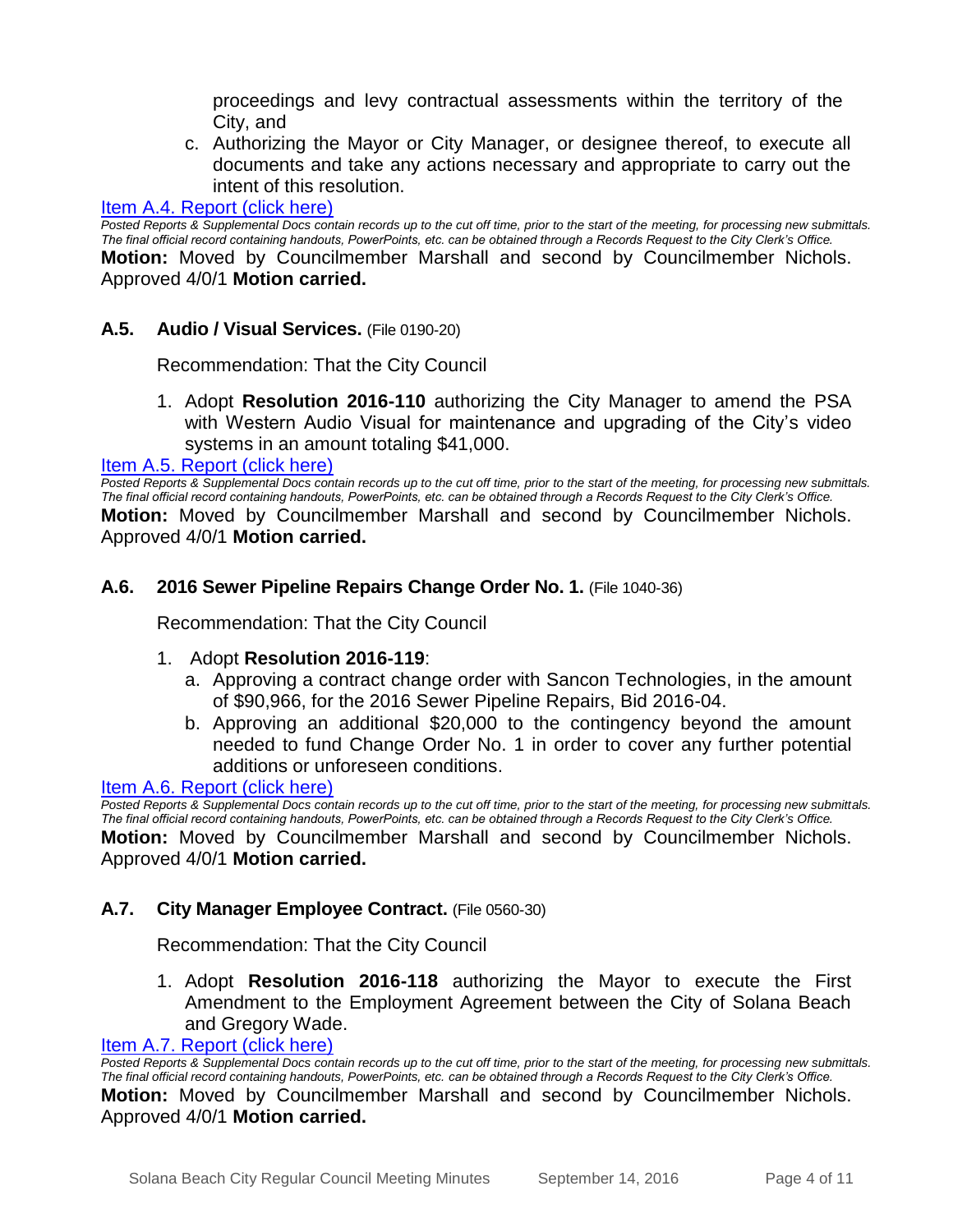# **C. STAFF REPORTS**: (C.1. - C.5.)

*Submit speaker slips to the City Clerk.*

#### **C.1. Quarterly Investment Report.** (File 0350-44)

Recommendation: That the City Council

1. Accept and file the Cash and Investment Report for the quarter ended June 30, 2016.

[Item C.1. Report \(click here\)](https://solanabeach.govoffice3.com/vertical/Sites/%7B840804C2-F869-4904-9AE3-720581350CE7%7D/uploads/Item_C.1._Report_(click_here)_09-14-16.PDF)

*Posted Reports & Supplemental Docs contain records up to the cut off time, prior to the start of the meeting, for processing new submittals. The final official record containing handouts, PowerPoints, etc. can be obtained through a Records Request to the City Clerk's Office.*

Greg Wade, City Manager, introduced the item.

Genny Lynkiewicz of Chandler Asset Management, presented a PowerPoint (on file) which included a brief economic overview and an account profile which summarized the performance of the City's investment portfolios.

Council and the consultant discussed that personal savings had increased and people were feeling more comfortable about spending, that the numbers shown in the report were gross of fees and that Chandlers' average fees were around nine basis points.

Councilmember Nichols and staff discussed that the report would be presented to the Budget & Finance Commission and that there would be a report every quarter.

Deputy Mayor Zahn and the consultant discussed that Chandler would likely keep the portfolio on the same course with a majority of the investments in government securities and high quality corporates and that more yield would mean more risk.

#### **C.2. Year-End Budget Adjustments for Fiscal Year 2015-2016.** (File 0330-30)

Recommendation: That the City Council

- 1. Accept and file the General Fund Update for Fiscal Year 2015-16.
- 2. Provide direction to Staff regarding whether to use an amount of the projected General Fund surplus to fund the PARS Irrevocable Trust as part of a budget appropriation to the General Fund and other funds as determined by the Finance Department for Fiscal Year 2015-16.
- 3. Approve **Resolution 2016-111** revising appropriations in the Fiscal Year 2015- 16 Budget.

[Item C.2. Report \(click here\)](https://solanabeach.govoffice3.com/vertical/Sites/%7B840804C2-F869-4904-9AE3-720581350CE7%7D/uploads/Item_C.2._Report_(click_here)_09-14-16.PDF)

*Posted Reports & Supplemental Docs contain records up to the cut off time, prior to the start of the meeting, for processing new submittals. The final official record containing handouts, PowerPoints, etc. can be obtained through a Records Request to the City Clerk's Office.*

Greg Wade, City Manager, introduced the pre-audited item.

Marie Berkuti, Finance Manager, presented a PowerPoint (on file).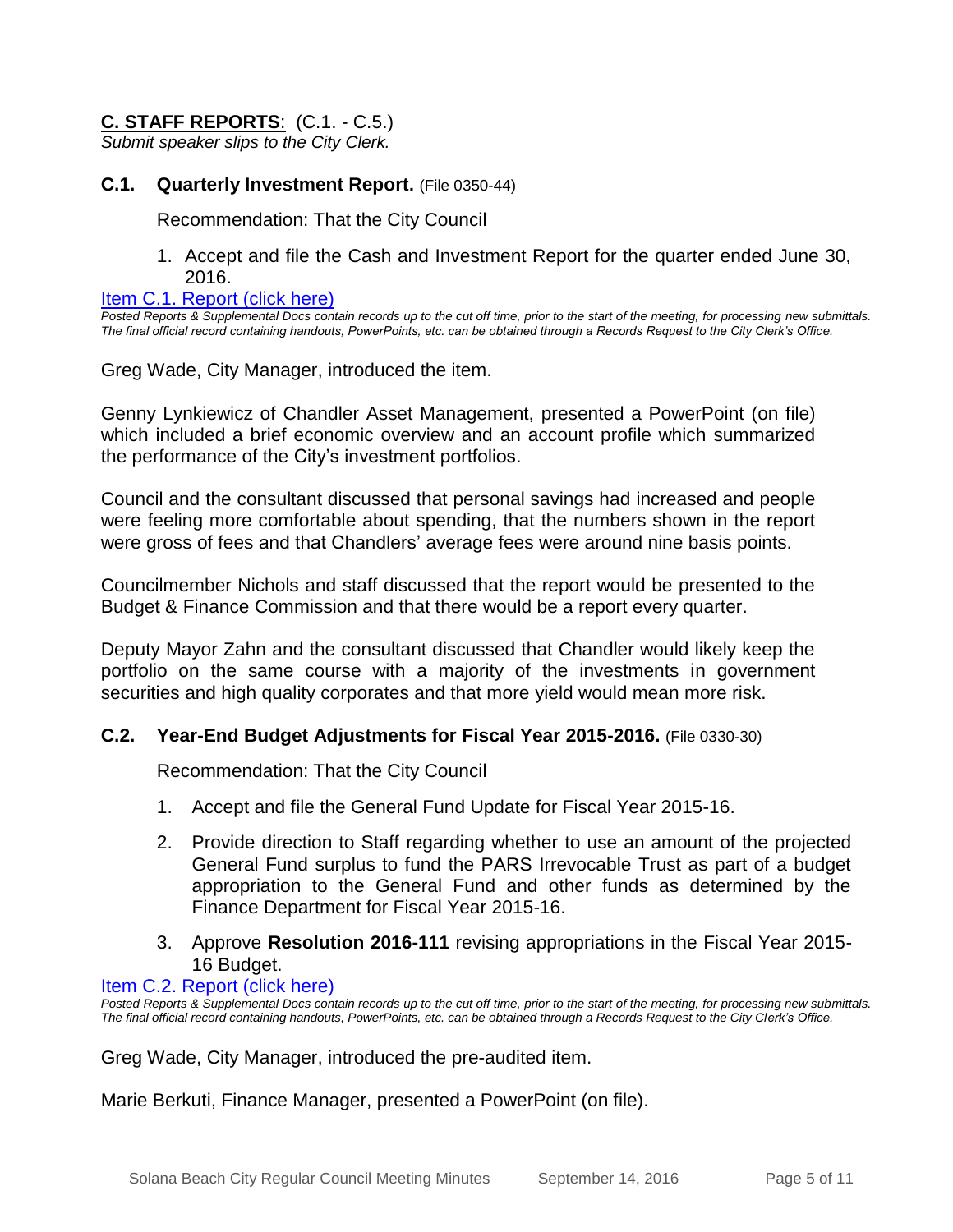Council discussed needing more information on the PARS pension and OPEB, the use of a portion of the \$613k surplus to fund them, using about 50% of the surplus on PARS and OPEB, that there was about a \$980k surplus the previous year of which \$500k went to pension stability and \$135 went to OPEB, that some funds be reserved for projects that may need to be funded such as La Colonia Park, and that the unfunded pension liability was roughly \$8-\$9 million on the pension side and about \$2 million on the OPEB side.

Discussion continued regarding earmarking \$200k to La Colonia project and \$100k for the general fund, to use the same ratio between the two funds for pension as they had the previous year, and to consider what might be able to be done with the minimal amount of funds soon at La Colonia.

**Motion:** Moved by Councilmember Nichols and second by Deputy Mayor Zahn designating \$300,000 of the general fund surplus to fund the PARS Trusts, Pension Stabilization and OPEB funds, and designating remaining surplus funds to other options for the future. Approved 4/0/1(Absent: Heebner) **Motion carried.**

#### **C.3. Community Development Block Grant (CDBG) Funds Fiscal Year 2017-18.** (File 0390-32)

Recommendation: That the City Council

1. Consider using CDBG funds in Fiscal Year 2017-18 for other uses, up to 15% for public services that directly relate to and support physical community revitalization, and homeless or housing activities, while continuing to use CDBG funds for physical ADA improvements.

## [Item C.3. Report \(click here\)](https://solanabeach.govoffice3.com/vertical/Sites/%7B840804C2-F869-4904-9AE3-720581350CE7%7D/uploads/Item_C.3._Report_(click_here)_09-14-16.PDF)

*Posted Reports & Supplemental Docs contain records up to the cut off time, prior to the start of the meeting, for processing new submittals. The final official record containing handouts, PowerPoints, etc. can be obtained through a Records Request to the City Clerk's Office.*

Greg Wade, City Manager, introduced the item.

Bill Chopyk, Community Development Dir., stated that the City annually received \$50,000 from CDBG (Community Development Block Grant) administered through the County of San Diego, Housing and Community Development Services Department, that the funds had to meet the national objective and were previously used for various ADA improvement projects, that the City could expand the use of the CDBG funds for the other eligible public services that was limited to 15% or \$7,500 per year.

Councilmembers and Staff discussed using the funds for the community grant program in a special category with an additional paperwork and reporting requirements, that the funds could only be used for the specific projects that would benefit the low-moderate income population, that it was difficult to qualify using the funds to meet the affordable housing mandate other than for an identified project's planning and administration purposes, that the funds had to be used for community at large, and that the La Colonia tot lot resurfacing would be explored as one of the options.

**Motion:** Moved by Deputy Mayor Zahn and second by Councilmember Nichols. Approved 4/0/1 **Motion carried.**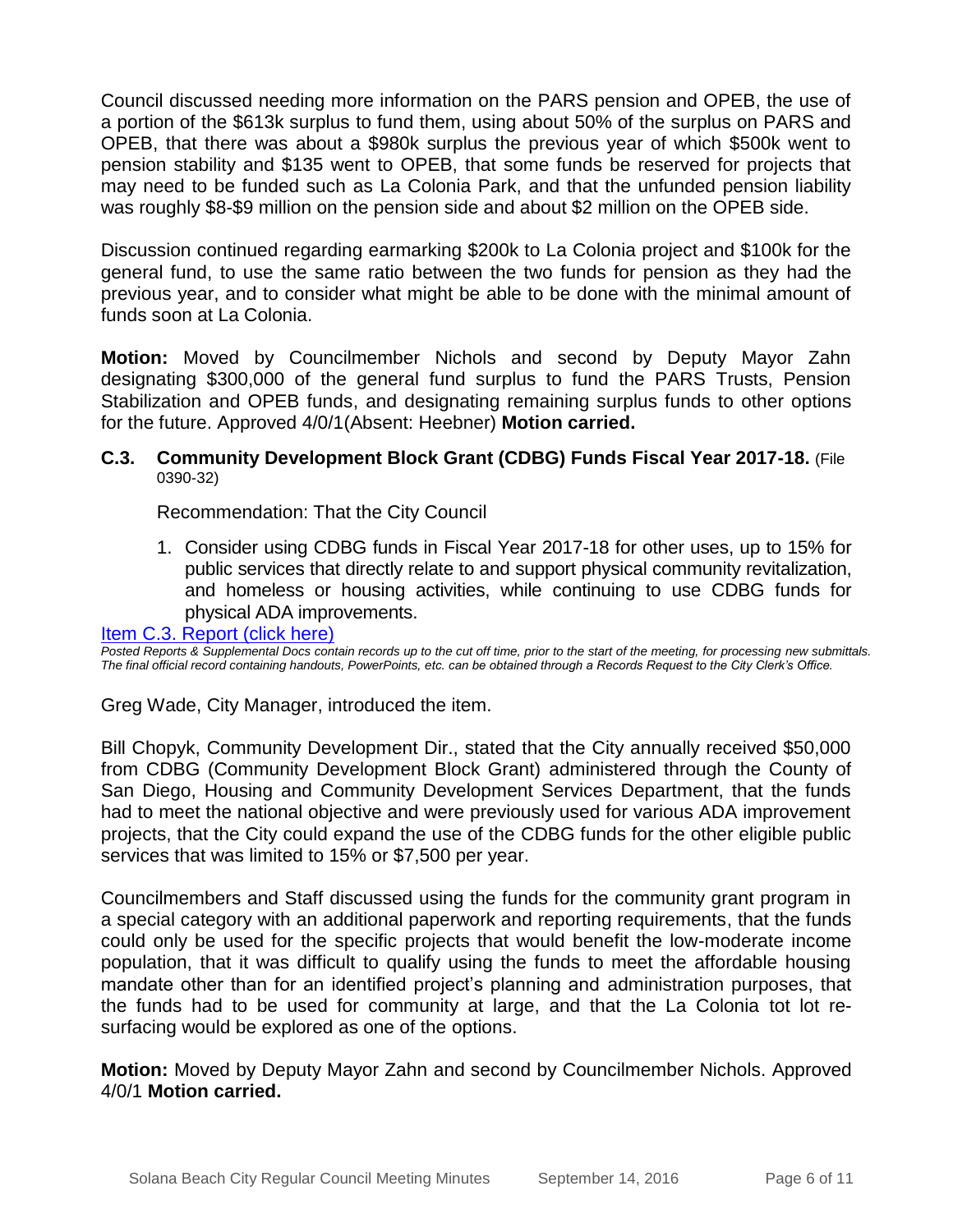# **C.4. Community Grant Program for Fiscal Year 2016-17.** (File 0330-25)

Recommendation: That the City Council

#### 1. Approve **Resolution 2016-117** authorizing the Fiscal Year 2016-17 Community Grant Program.

#### [Item C.4. Report \(click here\)](https://solanabeach.govoffice3.com/vertical/Sites/%7B840804C2-F869-4904-9AE3-720581350CE7%7D/uploads/Item_C.4._Report_(click_here)_09-14-16.PDF)

*Posted Reports & Supplemental Docs contain records up to the cut off time, prior to the start of the meeting, for processing new submittals. The final official record containing handouts, PowerPoints, etc. can be obtained through a Records Request to the City Clerk's Office.*

Greg Wade, City Manager, introduced the item.

Dan King, Assistant City Manager, presented a PowerPoint (on file) regarding the annual community grant program opening, timeline, and funding.

**Motion:** Moved by Deputy Mayor Zahn and second by Councilmember Marshall Approved 4/0/1 **Motion carried.**

## **C.5. Community Choice Aggregation (CCA) Programs and the Proposals Received for the City's Community Choice Aggregation Program Request for Qualifications/Proposals.** (File 1010-40)

Recommendation: That the City Council

1. Receive and file the report.

[Item C.5. Report \(click here\)](https://solanabeach.govoffice3.com/vertical/Sites/%7B840804C2-F869-4904-9AE3-720581350CE7%7D/uploads/Item_C.5._Report_(click_here)_09-14-16.pdf)

[C.5. Supplemental Documents-R](https://solanabeach.govoffice3.com/vertical/Sites/%7B840804C2-F869-4904-9AE3-720581350CE7%7D/uploads/C.5._Supplemental_Documents_-_R_9-14-16.pdf)

*Posted Reports & Supplemental Docs contain records up to the cut off time, prior to the start of the meeting, for processing new submittals. The final official record containing handouts, PowerPoints, etc. can be obtained through a Records Request to the City Clerk's Office.*

Greg Wade, City Manager, introduced the item.

Dan King, Assistant City Manager, presented a PowerPoint (on file).

Council and Staff discussed that the public were just becoming familiar with the program, that there were no restrictions to any resident opting out and staying with SDG&E, that the state mandated that the City reduced greenhouse gas emissions, that establishing a CCA was commonly used throughout the state to meet state mandates, that the Climate Action Commission was working on identifying mechanisms to meet targets, and that the best mitigation measure to ensure compliance was to implement a CCA.

Discussion continued regarding the some concerns about a CCA in terms of the size of the City and its number of potential participants, that larger cities might be more capable of success with revenue reaching rate reduction, that Hermosa Beach spent \$19,000 embarking on their endeavors, that the technical analysis recently prepared showed it could be feasible, that it left room for other cities like Encinitas to join which could increase the economies of scale, that many people had been surprised that the City was working on this and did not know it was coming, that many asked if the City was replacing SDG&E, there were a lot of unanswered questions, the technical analysis was performed by someone trying to obtain a contract with the City so they had a financial interest, and that many questions posed to SDG&E could not be answered.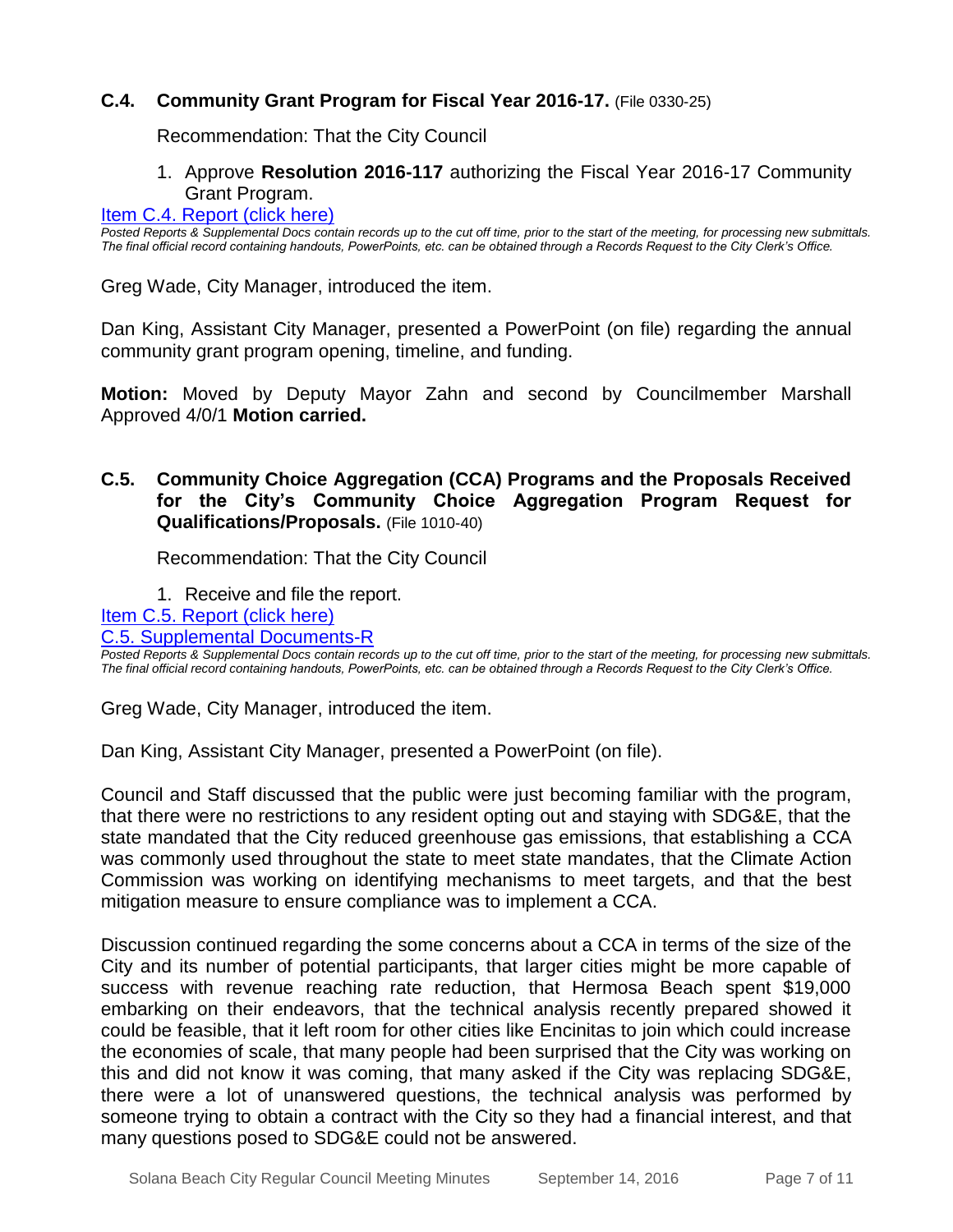Discussion continued regarding whether if opting back into SDG&E would paying different rates than one was paying before, that it was believed that SDG&E was still providing the infrastructure and the energy and would still provide the free service to check furnaces annually, that the proposals would not bind the City to anything but was meant to engage the community, experts, and obtain information in order to further explore the potential for this option, that the person who performed the analysis in the past no longer had a business in this area it was not an issue and it was requested to be an independent analysist, but that it could be redone, that SDG&E had attending meetings to listen to the City's discussions on the matter and that they had been careful not to comment or market against it as they were not allowed to use rate payer funds to do so, that a CCA would have some risk, the City had been talking about it since 2012 and there were still questions to answer, that there was no decision on hiring a consultant at this stage, the next step was to think about hiring a consultant to answer these questions for a next level of discovery, and that a lot of people in this community had asked Council to look into this on numerous occasions so it was being explored.

Discussion continued regarding hiring a third party point of view like from Lancaster with no vested interest and where there were there was no financial commitment, that a consultant may anticipate a long term contract with the City, that using different brokers would diversify the information, to consider obtaining fact checkers and technical experts that did not have any connection to potential gains in participating as a partner.

Anthony "Tony" Arand, said that he was not a resident of the City, but would read a letter from one of his stockholders which said that that idea of a CCA was a noble thing to do and on the surface sounded good, but in practice it may not be what the City would think it is, that he was in the energy industry, that SDG&E was not always the bad guy and were doing what the PUC told them to do, that there was no guarantee that because energy was purchased here that renewable energy was made in this county, that buying energy on a Wyoming wind farm did nothing locally, that it would not be promoting renewable, that it did it inside the county it would be an entirely different thing, that it was important to look at transmission, that SDG&E was in a pickle on a lot of things, and that he cautioned the City on trying to save money on an electrical load.

Council and Mr. Arand discussed that he had built a biomass in Vista that was the cleanest power plan permitted in the state that makes wood waste which they sell to SDG&E, that they are working with the City of Vista, that CCA would be a lot of management for SDG&E since they are asked to do a lot for the City and not getting paid for it, that they are still on the hook for the infrastructure, that they could not sell energy to the City as a provider because the City could not purchase enough to make it worth it since it was not credit worthy because participants could drop out so the City would not guarantee that it would take a certain load for a certain period of time, that building a power plant was done with construction financing that required them to be paid by an offtake agreement, that in a CCA energy is bought from a large aggregate group which did not allow for regional inside generation, that some tariffs like the HERO program allow for that, and that they were happy to talk to City about it further even though they are about to relocate to work on a project in Alabama. Discussion continued regarding that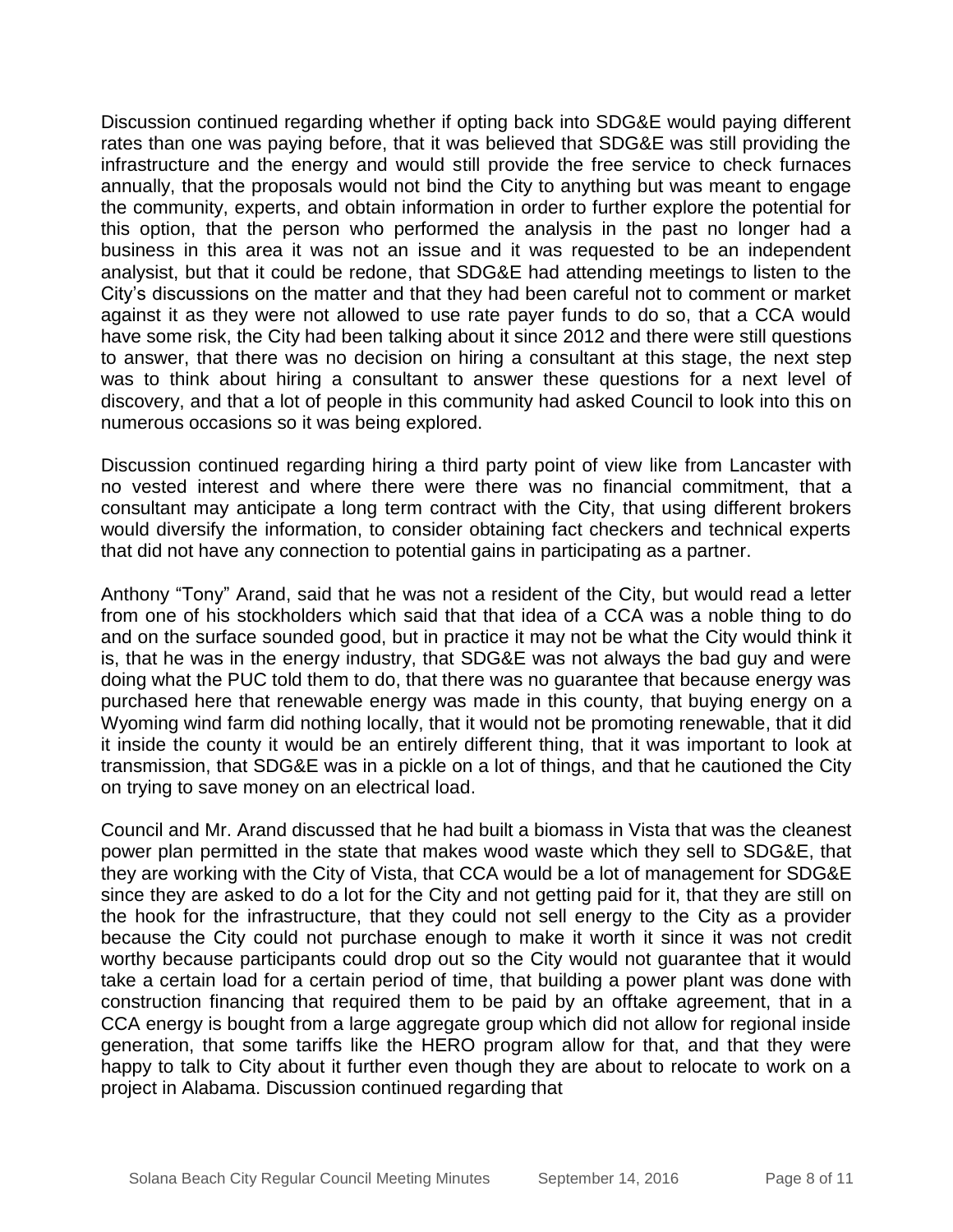Discussion continued regarding one opportunity was to have a source in the local region which might include going over the border which was understood to be viable.

Mr. Arand stated that a CCA took on the role of scheduling and transmission coordination working with the California Independent Service Operator (ISL) and the California Public Utility Commission (CPUC) and incurring cost for Staff to perform this management, each day energy use must be forecasted, scheduled and committed, which could become an enormous burden, and that rates went up when up when San Onofre was closed because 2/3's of energy of San Diego County was replaced with renewables.

Melissa Wolken stated that the City should take the time necessary to consider it, that the liked the idea but after researching it online as a citizen she found it was almost impossible to get straight answers, that most people did not know what a CCA was, that she was not outright against it, that she wanted the community involved in the decision, urged Council to reach out to the community before deciding for it, and that energy was a commodity so the rate would undoubtedly go up.

Judy Hegenauer said she was a member of Clean and Green Committee and a current member of the Climate Action Commission, she urged the City to go ahead with CCA and that it had been in discussion for several years, there had been multiple media articles lately, and that it was time to move ahead. She said that a CCA was not going to have any investors that they had to answer to and that it would be out of the control of SDG&E.

Mary Yang said that she was a resident of Solana Beach and a volunteer on the Climate Action Commission, that she saw a letter submitted denying climate change, that the state mandated a decrease in greenhouse commissions, that she agreed that SDG&E was not necessarily bad, that choice generates competition which could keep costs down, CCA could create local jobs and local revenue, that she wanted renewable energy in the county, that since Sonoma County established a CCA they were not new and unviable, and they had been adopted in large cities as well as small towns and rural communities.

Kelly Harless stated that she had known about CCA for a while, there were many people interested in exploring CCA and that she did not think SDG&E was the bad guy but the problem was that it was the only choice.

Vicky Cypherd said that she was happy to have a potential alternative to SDG&E if there were any lower rates, that it was not a new idea and that she had heard about it for several years, that she was glad to investigate options, there were rumors in town that the City was voting without any information and that this was spreading scare tactics, that multiple public meetings took place on issues from implementing plastic bag ban to affordable housing on S. Sierra, that Solana Beach was admired by many communities by taking initiative on issues, and that if a CCA was established that no one would be forced to participate.

Gary Martin said that a lot of misleading information was on the internet, that the Staff Report was clear that this was a status report of next steps in the exploration of the process.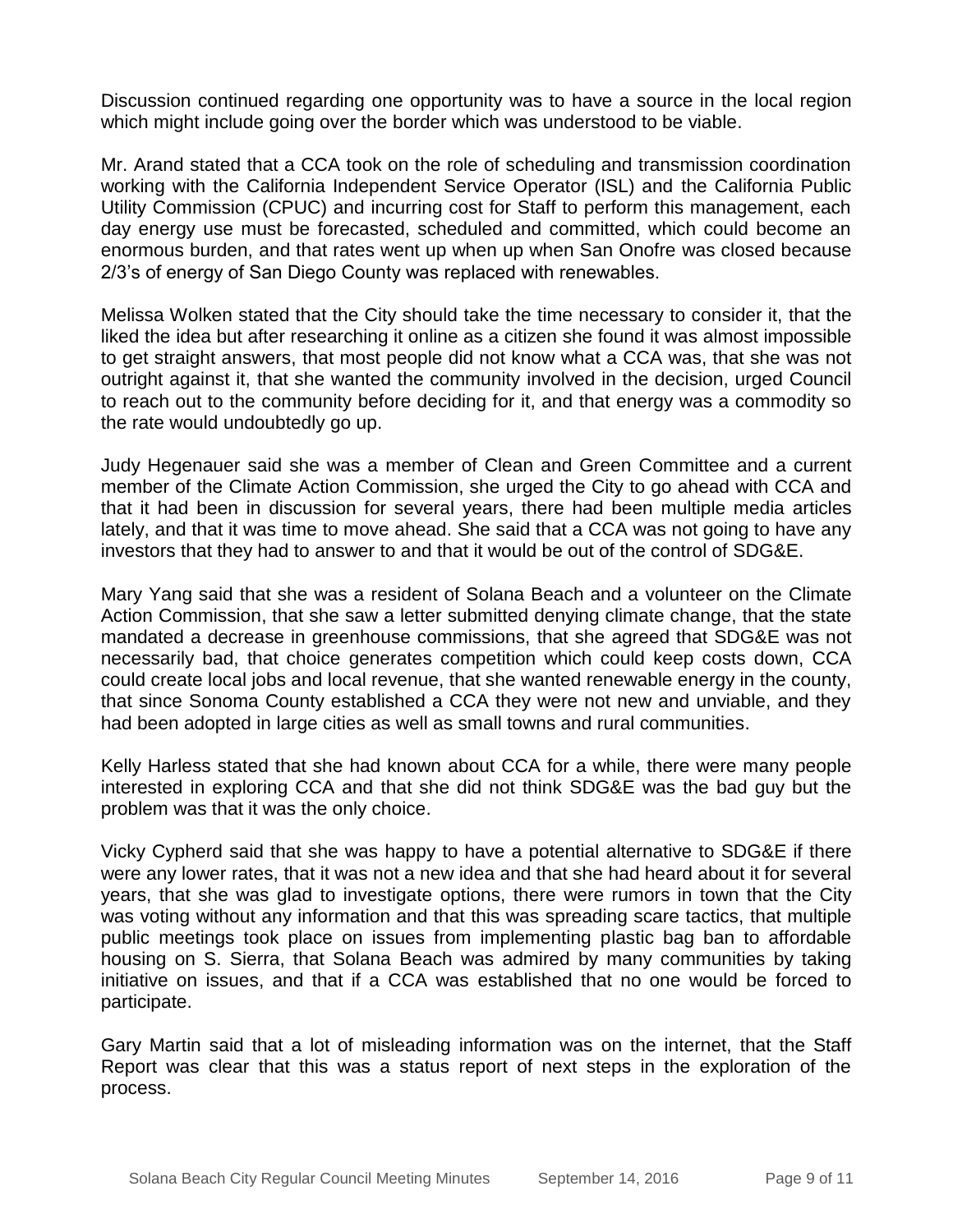Lane Sharman said that he had been working on this issues since 2011 by educating the City on CCA, that SDG&E would continue to provide service to anybody with a CCA and continue to provide inspections since there were responsible for all the infrastructure, that the goal was to have rates that were attractive and lower the greenhouse footprint, that many people wanted a higher quality product, that a CCA was a choice and would provide new local benefits, a good CCA would always be a partner to the local utility.

Council discussed that too much community outreach before the City obtained enough information would be a mistake, that the City was determining if it was even feasible and if there were viable partners, that it was brought to the City by the community's Clean and Green Committee as a good way to source clean energy and reduce rates, that it would be considered irresponsible to not look into it, that there were risks that needed to be analyzed and included as part of information shared, that the hope would be that most risks could be mitigated, that there were diverse opinions that helped Council consider various issues, that the next step was to obtain answers through a consultant.

#### **C.6. Adopt (2nd Reading) Ordinance 469 to Implement California Public Employees Retirement System.** (File 0520-50)

Recommendation: That the City Council

1. Adopt **Ordinance 469** to amend its CalPERS contract in order to implement California Public Employees Retirement System's Government Code Section 20516 (Employees Sharing Additional Cost) for Miscellaneous, Marine Safety and Non-Represented employee groups and to authorize the City Clerk to execute all necessary certifications to effectuate the CalPERS contract amendment.

#### [Item C.6. Report \(click here\)](https://solanabeach.govoffice3.com/vertical/Sites/%7B840804C2-F869-4904-9AE3-720581350CE7%7D/uploads/Item_C.6._Report_(click_here)_09-14-16.PDF)

*Posted Reports & Supplemental Docs contain records up to the cut off time, prior to the start of the meeting, for processing new submittals. The final official record containing handouts, PowerPoints, etc. can be obtained through a Records Request to the City Clerk's Office.*

Greg Wade, City Manager, thanked the labor groups and that there were positive reports on the last fiscal year budget and last quarterly investment portfolio, that the employees had continued to step up to take on a greater share of their pension responsibilities, and that it was admirable that both sides had made progress.

Johanna Canlas, City Attorney, read the title of the ordinance.

**Motion:** Moved by Deputy Mayor Zahn and second by Councilmember Marshall. Approved 4/0/1 **Motion carried.**

#### **COMPENSATION & REIMBURSEMENT DISCLOSURE: None**

GC: Article 2.3. Compensation: 53232.3. (a) Reimbursable expenses shall include, but not be limited to, meals, lodging, and travel. 53232.3 (d) Members of a legislative body shall provide brief reports on meetings attended at the expense of the local agency at the next regular meeting of the legislative body.